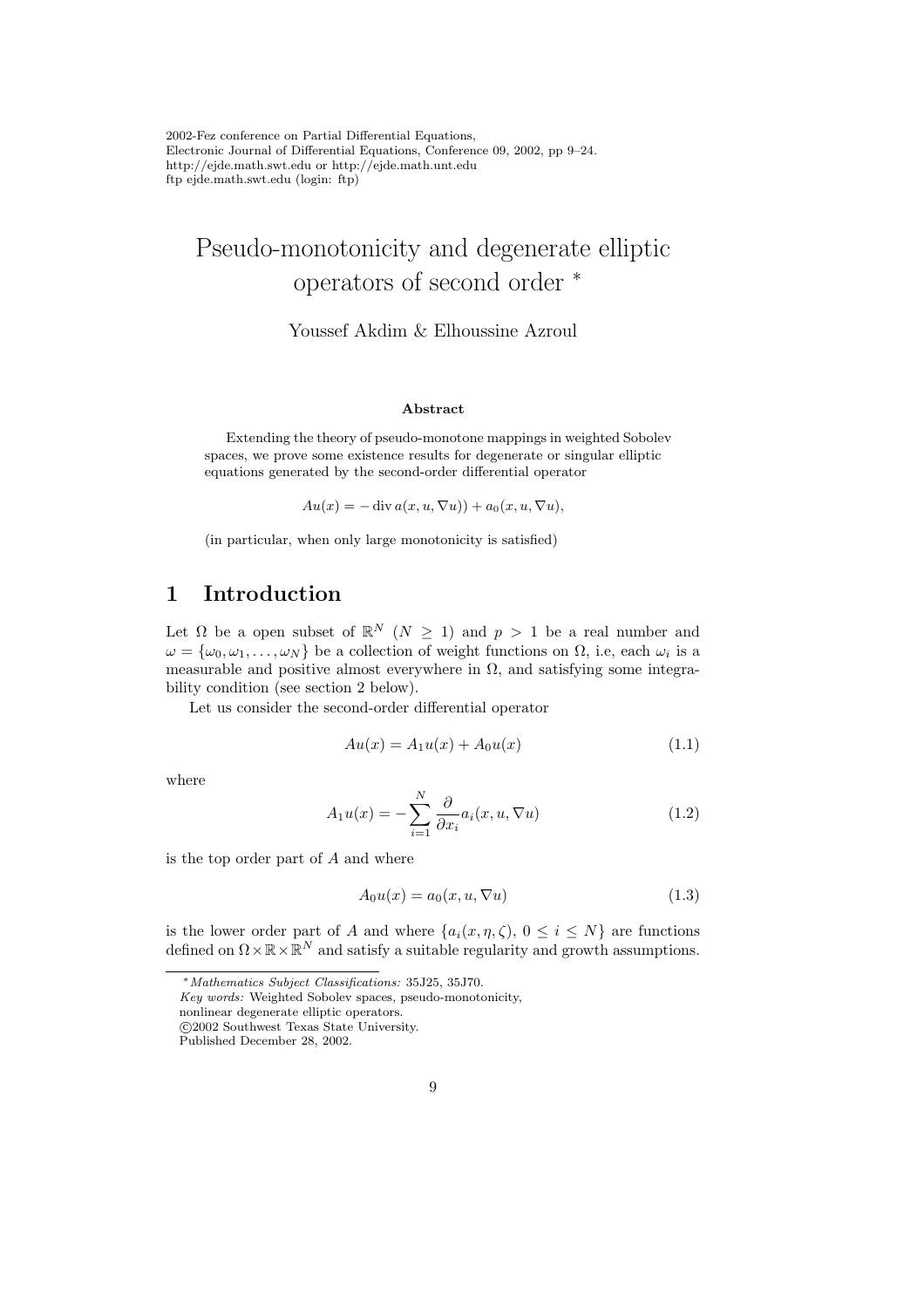Our objective in this paper, is to extend the theory of pseudo-monotone mappings in weighted Sobolev spaces. It's well known that, the essential condition which allows to do this, is the so-called Leray-Lions condition,

$$
\sum_{i=1}^{N} (a_i(x, \eta, \zeta) - a_i(x, \eta, \bar{\zeta}))(\zeta_i - \bar{\zeta}_i) > 0,
$$
\n(1.4)

for a.e.  $x \in \Omega$ , all  $\eta \in \mathbb{R}$  and all  $\zeta \neq \overline{\zeta} \in \mathbb{R}^N$  (resp. the so-called weak Leray-Lions condition,

$$
\sum_{i=1}^{N} (a_i(x, \eta, \zeta) - a_i(x, \eta, \bar{\zeta}))(\zeta_i - \bar{\zeta}_i) \ge 0,
$$
\n(1.5)

for a.e.  $x \in \Omega$ , all  $(\eta, \zeta, \overline{\zeta}) \in \mathbb{R} \times \mathbb{R}^N \times \mathbb{R}^N$ . Let us state the following assumptions:

(H1) The expression

$$
\| |u| \|_X = \Big( \sum_{i=1}^N \int_{\Omega} \big| \frac{\partial u(x)}{\partial x_i} \big|_{\mathcal{V}} \omega_i(x) \, dx \Big)^{1/p}
$$

is a norm on  $X = W_0^{1,p}(\Omega, \omega)$  equivalent to the usual norm  $(2.3)$  (see section 2). There exist a weight function  $\bar{\omega}$  on  $\Omega$  and a parameter  $q, 1 < q < \infty$ , such that the (Hardy) inequality

$$
\left(\int_{\Omega} |u(x)|^q \bar{\omega}(x)\right)^{1/q} \le c \left(\sum_{i=1}^N \int_{\Omega} |\frac{\partial u(x)}{\partial x_i}|^p \omega_i(x) \, dx\right)^{1/p} \tag{1.6}
$$

holds for every  $u \in W_0^{1,p}(\Omega, \omega)$  with a constant  $c > 0$  independent of u, and moreover, the imbedding expressed by (1.6) is compact, i.e.

$$
W_0^{1,p}(\Omega,\omega) \hookrightarrow \hookrightarrow L^q(\Omega,\bar{\omega}).
$$
\n(1.7)

(H2) Each  $a_i(x, \eta, \zeta)$   $(1 \leq i \leq N)$  is a Carathéodory function and

$$
|a_i(x, \eta, \zeta)| \le C_i \omega_i^{1/p}(x) [g_i(x) + \bar{\omega}^{\frac{1}{p'}} |\eta|^{q/p'} + \sum_{j=1}^N \omega_j^{1/p'}(x) |\zeta_j|^{p-1}], \quad (1.8)
$$

for a.e.  $x \in \Omega$ , some constants  $C_i > 0$ , some functions  $g_i(x) \in L^{p'}(\Omega)$ , all  $(\eta, \zeta) \in \mathbb{R}^{N+1}$  and all  $i = 1, \ldots, N$ .

Recently, Drabek, Kufner and Mustonen [2] proved that the mapping  $T_1$  defined from X to its dual  $X^*$  associated to the top order part  $A_1$  is pseudo-monotone in  $X$ , under the weak conditions  $(1.5)$ ,  $(H1)$ ,  $(H2)$ . Hence, the authors obtained the existence result for the Dirichlet problem associated to the  $A_1u = f \in X^*$ by assuming some degeneracy.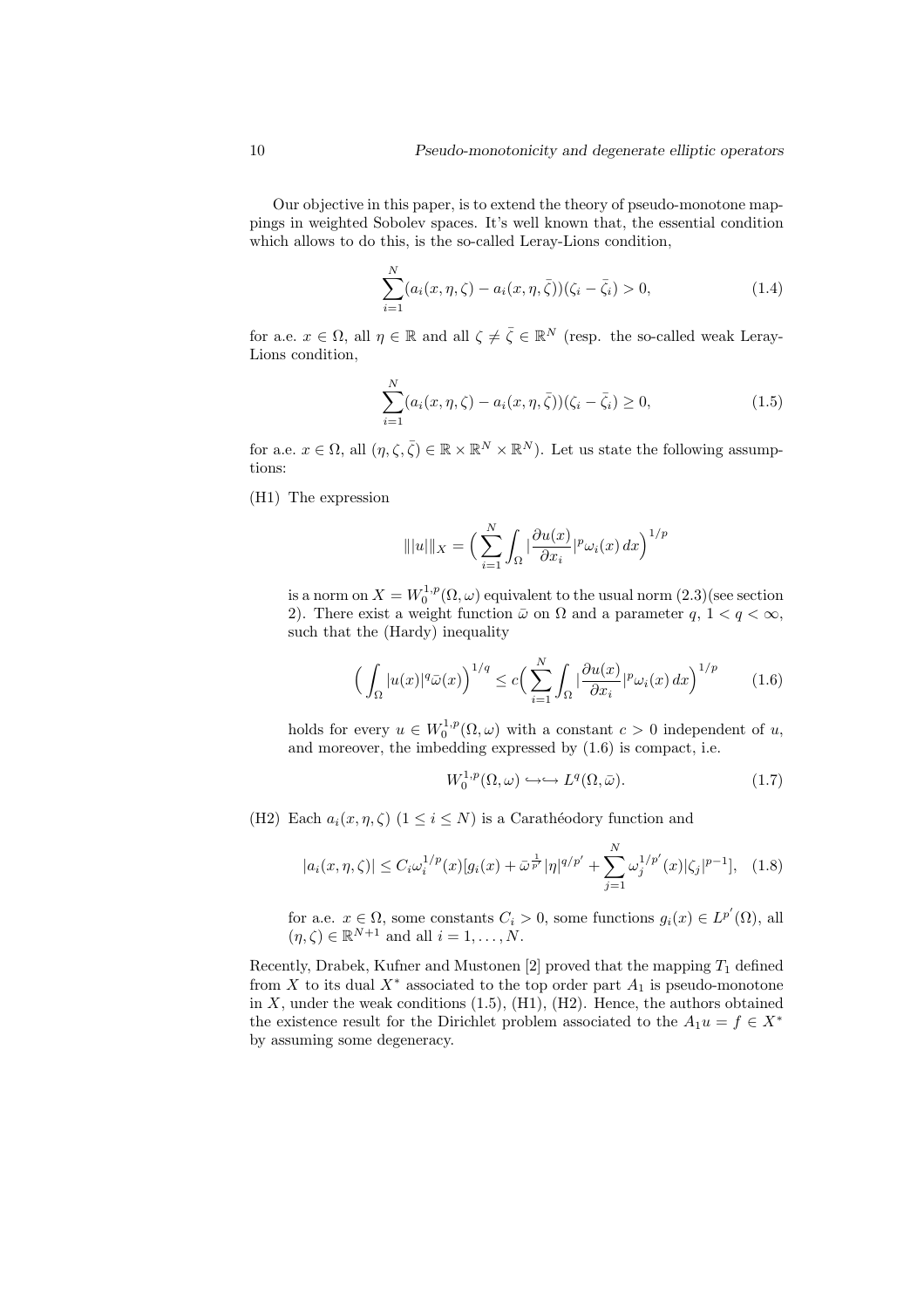Our first purpose in this paper, is to extend the previous result [2] in the operator A from  $(1.1)$  where the lower order part  $A_0$  is affine with respect to the gradient, i.e.,  $A_0$  is of the form

$$
A_0 u(x) = c_0(x, u(x)) + \sum_{i=1}^{N} c_i(x, u(x)) \frac{\partial u(x)}{\partial x_i},
$$
\n(1.9)

where  $c_i(x, \eta)$ ,  $0 \leq i \leq N$  are some Carathéodory functions defined on  $\Omega \times \mathbb{R}$ and satisfy

$$
|c_0(x,\eta)| \le C_0 \bar{\omega}^{1/q}(x) [g_0(x) + \bar{\omega}^{\frac{1}{q'}}(x)|\eta|^{\frac{q}{q'}}]
$$
  

$$
|c_i(x,\eta)| \le C_i \omega_i^{1/p}(x) \bar{\omega}^{1/q}(x) [\gamma_i(x) + \bar{\omega}^{\frac{1}{r}}(x)|\eta|^{\frac{q}{r}}] \text{ for all } i = 1,\dots,N,
$$
 (1.10)

for a.e.  $x \in \Omega$ , some constants  $C_0 > 0$ ,  $C_i > 0$ , some functions  $g_0 \in L^{q'}(\Omega)$  and  $\gamma_i(x) \in L^r(\Omega)$  with

$$
\frac{1}{r} + \frac{1}{p} + \frac{1}{q} < 1\tag{1.11}
$$

and where  $\bar{\omega}(x)$  and q are from (1.6). More precisely, we prove the following theorem,

**Theorem 1.1** Assume that  $(H1)$ ,  $(H2)$ ,  $(1.10)$ ,  $(1.5)$  hold. Then the mapping T associated to the operator A from  $(1.1)$  and  $(1.9)$  is pseudo-monotone in X.

**Remark 1.2** Theorem 1.1 is obviously a consequence of the more general result (Theorem 3.1, it suffices to take  $I = \emptyset$ ).

Remark 1.3 About the existence of such r satisfying (1.11) see Remarks 2.1 and 4.2 below.

The second aim of this paper, is to prove the same result of the preceding without restriction on  $A_0$  and where  $(1.4)$  is applied. This is done in Theorem 3.1, if we take  $I^c = \emptyset$ .

This paper is divided into four sections. In section 2, we start our basic assumptions and we prove some preliminaries lemmas concerning some convergence and generalized Hölder's inequality in weighted Sobolev space. In section 3, we give our general main result and its proof and we study an example which illustrate our abstract hypotheses. The section 4, is devoted to the study of some particular case where  $\omega_0 \equiv 1$  on  $\Omega$  and where some of our hypotheses (imbedding) are satisfied.

In our work, we shall adopt many ideas from [5] (where the authors have studied the non-degenerated elliptic case). But the results are generalized and improved. concerning the existence results for higher order nonlinear degenerated (or singular) elliptic equations, we refer the reader to [3, 4, 1] (where the degree theory is used in the two first papers and where the pseudo-monotonicity is used in the last but under some restrictions on the weighted). Finally, not that our approach based on the theory of pseudo-monotone mappings can be applied in the case of non reflexive Banach space, for example in weighted Orlicz-Sobolev spaces (see [1] for related topics).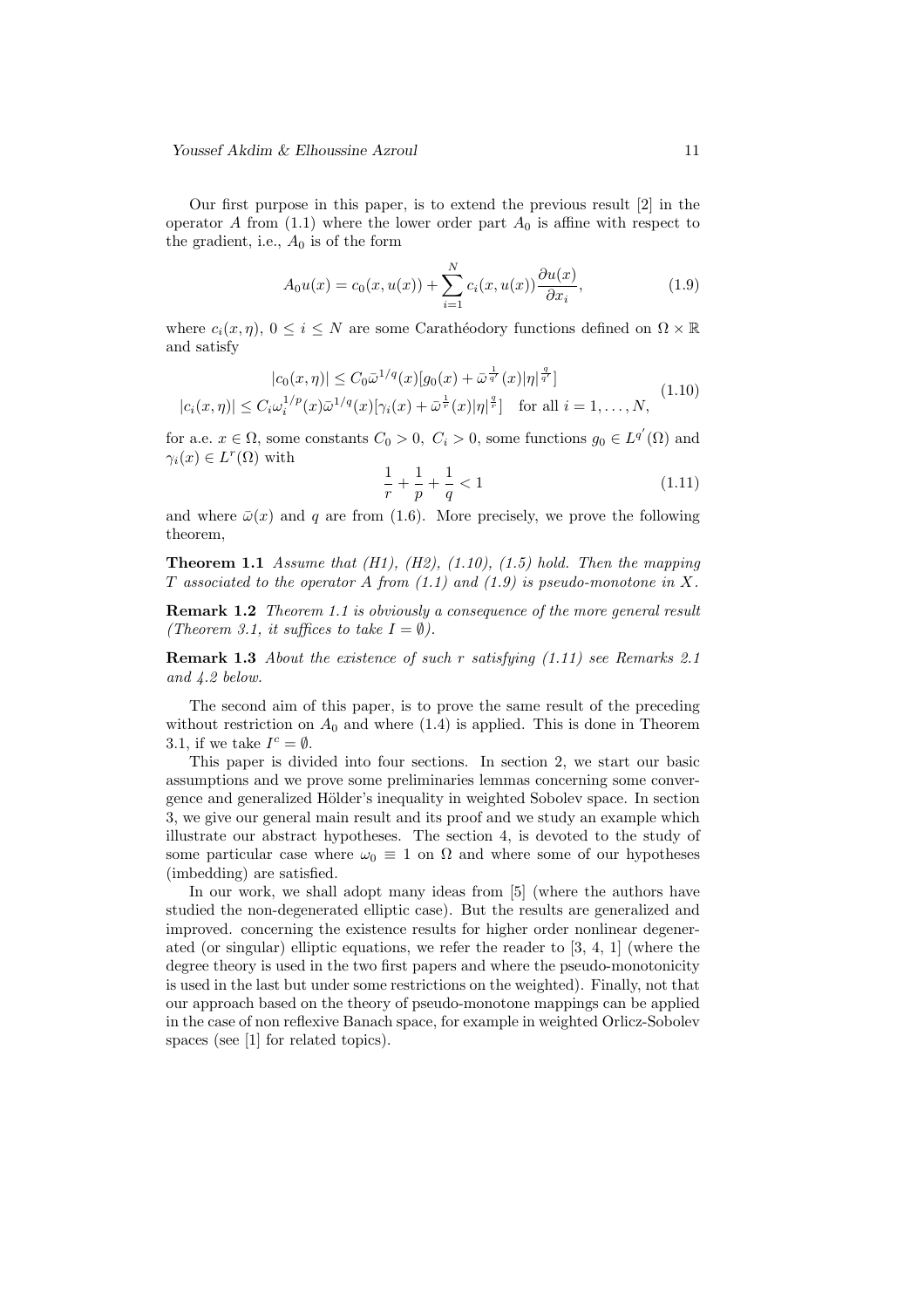### 2 Preliminaries and basic assumptions

1) Weighted Sobolev spaces. Let  $\Omega$  be a open subset of  $\mathbb{R}^N$   $(N \geq 1)$ , with finite measure, let  $1 < p < \infty$ , and let  $\omega = {\omega_i(x) \mid 0 \le i \le N}$  be a vector of weight functions, i.e. every component  $\omega_i(x)$  is a measurable function which is positive a.e. in  $\Omega$ . Further, we suppose that

$$
\omega_i \in L^1_{\text{loc}}(\Omega) \tag{2.1}
$$

and

$$
\omega_i^{-\frac{1}{p-1}} \in L^1_{\text{loc}}(\Omega) \tag{2.2}
$$

for any  $0 \le i \le N$  hold in all our considerations.

Now, we denote by  $W^{1,p}(\Omega,\omega)$  the space of all real-valued functions  $u \in$  $L^p(\Omega, \omega_0)$  such that the derivatives in the sense of distributions fulfil

$$
\frac{\partial u}{\partial x_i} \in L^p(\Omega, \omega_i) \quad \text{for all } i = 1, \dots, N,
$$

which is a Banach space under the norm,

$$
||u||_{1,p,\omega} = \left(\int_{\Omega} |u(x)|^p \omega_0(x) dx + \sum_{i=1}^N \int_{\Omega} \left|\frac{\partial u(x)}{\partial x_i}\right|^{p} \omega_i(x) dx\right)^{1/p}.
$$
 (2.3)

The condition (2.1) implies that  $C_0^{\infty}(\Omega)$  is a subspace of  $W^{1,p}(\Omega,\omega)$  and consequently, we can introduce the subspace  $W_0^{1,p}(\Omega,\omega)$  of  $W^{1,p}(\Omega,\omega)$  as the closure of  $C_0^{\infty}(\Omega)$  with respect to the norm (2.3). Moreover, the condition (2.2) implies that  $W^{1,p}(\Omega,\omega)$  as well as  $W_0^{1,p}(\Omega,\omega)$  are reflexive Banach spaces.

We recall that the dual space of weighted Sobolev spaces  $\bar{W}^{1,p}_0(\Omega,\omega)$  is equivalent to  $W^{-1,p'}(\Omega,\omega^*),$  where  $\omega^* = {\{\omega_i^* = \omega_i^{1-p'}\}}$  $j_i^{1-p'} \; \forall i = 0, \ldots, N$ , with  $p' = \frac{p}{p-1}$ . We shall suppose that the expression

$$
\| |u| \|_{1,p,\omega} = \Big( \sum_{i=1}^N \int_{\Omega} \Big| \frac{\partial u(x)}{\partial x_i} \Big|^p \omega_i(x) \, dx \Big)^{1/p}
$$

is a norm defined on  $W_0^{1,p}(\Omega,\omega)$  and it's equivalent to the norm (2.3). The reader can find conditions on the weight  $\omega$  which guarantee this fact in [3]. Notice that  $(X, \| \| \|_X)$  is a uniformly convex (and thus reflexive) Banach space.

2) Basic assumptions. Let I be a subset of  $\{1, 2, ..., N\}$  and  $I^c$  its complement, and let introduce the following modified versions of (1.4) and (1.5),

$$
\sum_{i \in I} (b_i(x, \eta, \zeta_I) - b_i(x, \eta, \bar{\zeta}_I))(\zeta_i - \bar{\zeta}_i) > 0,
$$
\n(2.4)

for a.e.  $x \in \Omega$ , all  $\eta \in \mathbb{R}$  and all  $\zeta \neq \overline{\zeta} \in \mathbb{R}^N$  and

$$
\sum_{i \in I^c} (b_i(x, \eta, \zeta_{I^c}) - b_i(x, \eta, \bar{\zeta}_{I^c}))(\zeta_i - \bar{\zeta}_i) \ge 0,
$$
\n(2.5)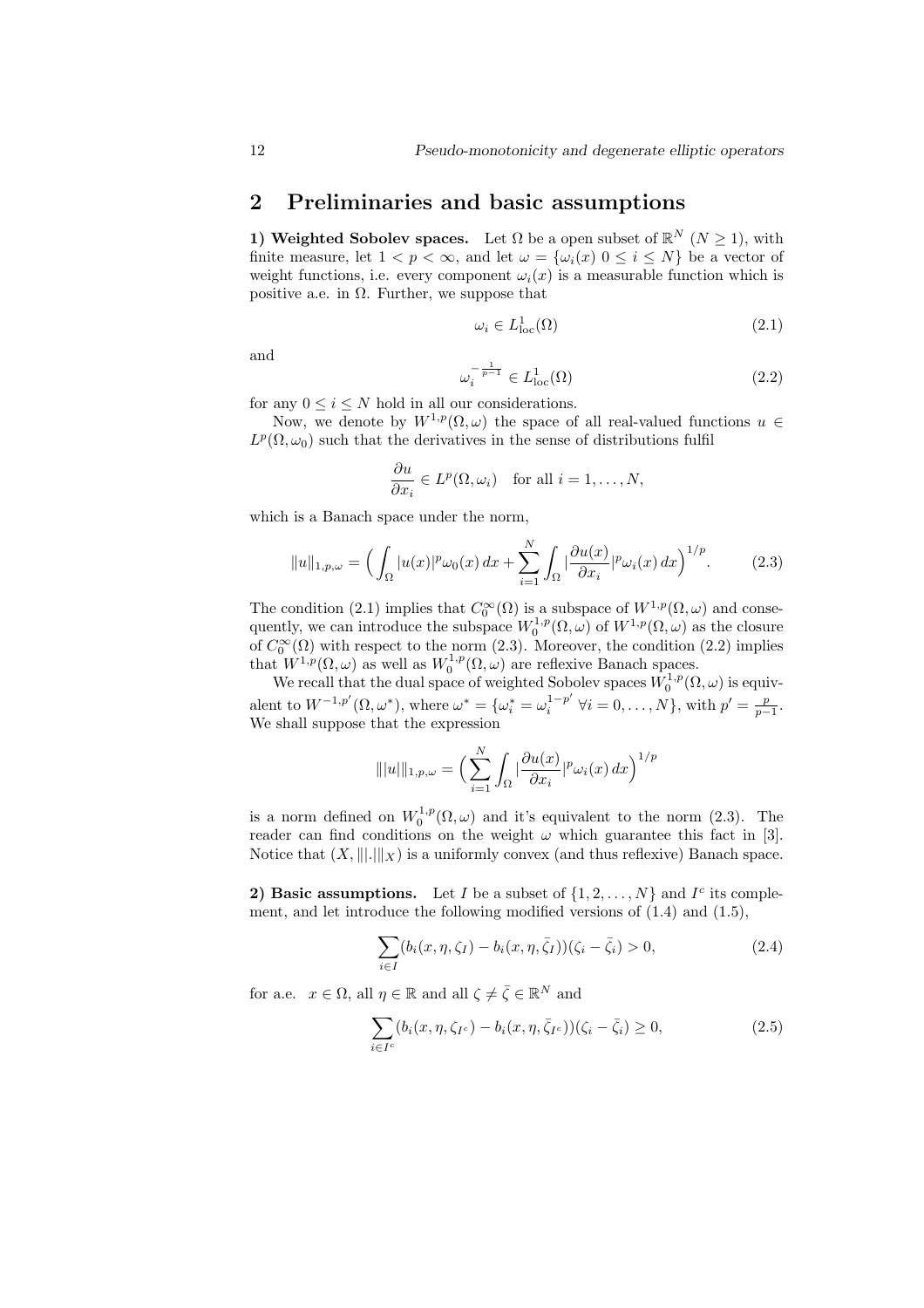for a.e.  $x \in \Omega$ , all  $\eta \in \mathbb{R}$  and all  $\zeta, \overline{\zeta} \in \mathbb{R}^N$  where  $\zeta_J$  denoted  $\zeta_J = \{\zeta_i, i \in J\}$ and where  $a_i(x, \eta, \zeta)$  are Carathéodory functions such that,

$$
a_i(x, \eta, \zeta) = b_i(x, \eta, \zeta_I) \quad \text{for all } i \in I,
$$
  
\n
$$
a_i(x, \eta, \zeta) = b_i(x, \eta, \zeta_{I^c}) \quad \text{for all } i \in I^c,
$$
  
\n
$$
a_0(x, \eta, \zeta) = c_0(x, \eta, \zeta_I) + \sum_{i \in I^c} c_i(x, \eta, \zeta_I) \zeta_i,
$$
\n(2.6)

for a.e.  $x \in \Omega$ , all  $(\eta, \zeta) \in \mathbb{R}^{N+1}$  and where  $b_i$   $(i = 1, ..., N)$ ,  $c_0$  and  $c_i$   $(i \in I^c)$ are functions satisfying the Carathéodory conditions (i.e. measurable in  $x$  for any fixed  $\xi = (\eta, \zeta) \in \mathbb{R}^{N+1}$  and continuous in  $\xi$  for almost all fixed  $x \in \Omega$ ).

We assume the following growth conditions:

(H2') Each  $a_i(x, \eta, \zeta)$  is a Carathéodory function and, that there exists some positives constants  $C_i$ , and some functions  $g_i(x) \in L^{p'}(\Omega)$   $i = 1, ..., N$ , and  $g_0 \in L^{q'}(\Omega)$  and some  $\gamma_i(x) \in L^r(\Omega)$  for all  $i \in I^c$ ) such that

$$
|b_i(x, \eta, \zeta_I)| \le C_i \omega_i^{1/p}(x) [g_i(x) + \bar{\omega}^{\frac{1}{p'}} |\eta|^{\frac{q}{p'}} + \sum_{j \in I} \omega_j^{\frac{1}{p'}}(x) |\zeta_j|^{p-1}] \quad \text{for } i \in I
$$
  

$$
|b_i(x, \eta, \zeta_{I^c})| \le C_i \omega_i^{1/p}(x) [g_i(x) + \bar{\omega}^{\frac{1}{p'}}(x) |\eta|^{\frac{q}{p'}} + \sum_{j \in I^c} \omega_j^{\frac{1}{p'}}(x) |\zeta_j|^{p-1}],
$$
  
for  $i \in I^c$ 

$$
|c_0(x, \eta, \zeta_I)| \leq C_0 \bar{\omega}^{1/q} [g_0(x) + \bar{\omega}^{\frac{1}{q'}}(x)|\eta|^{\frac{q}{q'}} + \sum_{j \in I} \omega_j^{\frac{1}{q'}}(x)|\zeta_j|^{\frac{p}{q'}}]
$$
  

$$
|c_i(x, \eta, \zeta_I)| \leq C_i \omega_i^{1/p}(x) \bar{\omega}^{1/q}(x)[\gamma_i(x) + \bar{\omega}^{\frac{1}{r}}(x)|\eta|^{\frac{q}{r}} + \sum_{j \in I} \omega_j^{\frac{1}{r}}(x)|\zeta_j|^{\frac{p}{r}}],
$$
  
for  $i \in I^c$ ,

for a.e.  $x \in \Omega$ , all  $\eta \in \mathbb{R}$ ,  $\zeta \in \mathbb{R}^N$ , with

$$
\frac{1}{r} + \frac{1}{p} + \frac{1}{q} < 1. \tag{2.7}
$$

- **Remark 2.1** 1) The such r satisfying (2.7), exists when  $q > p'$  (it suffices to choose  $r > \frac{pq}{pq-p-q} > 1$ ).
	- 2) If  $q \leq p'$ , we can not found any r satisfying (2.7) (since  $\frac{1}{p} + \frac{1}{p'} = 1 \leq$  $\frac{1}{p} + \frac{1}{q}$ .

Before to give main general result, let us give and prove the following lemmas which are needed below.

**Lemma 2.2** Let  $\Omega$  be a subset of  $\mathbb{R}^N$  with finite measure and let  $f \in L^p(\Omega, \sigma_1)$  $(1 < p < \infty)$ ,  $g \in L^q(\Omega, \sigma_2)$   $(1 < q < \infty)$  where  $\sigma_1$  and  $\sigma_2$  are weight functions in  $\Omega$  and let  $h \in L^r(\Omega, \sigma_1^{-\frac{r}{p}} \sigma_2^{-\frac{r}{q}})$   $(1 \lt r \lt \infty)$  with  $\frac{1}{p} + \frac{1}{q} + \frac{1}{r} \leq 1$ , then  $fgh \in L^1(\Omega)$ .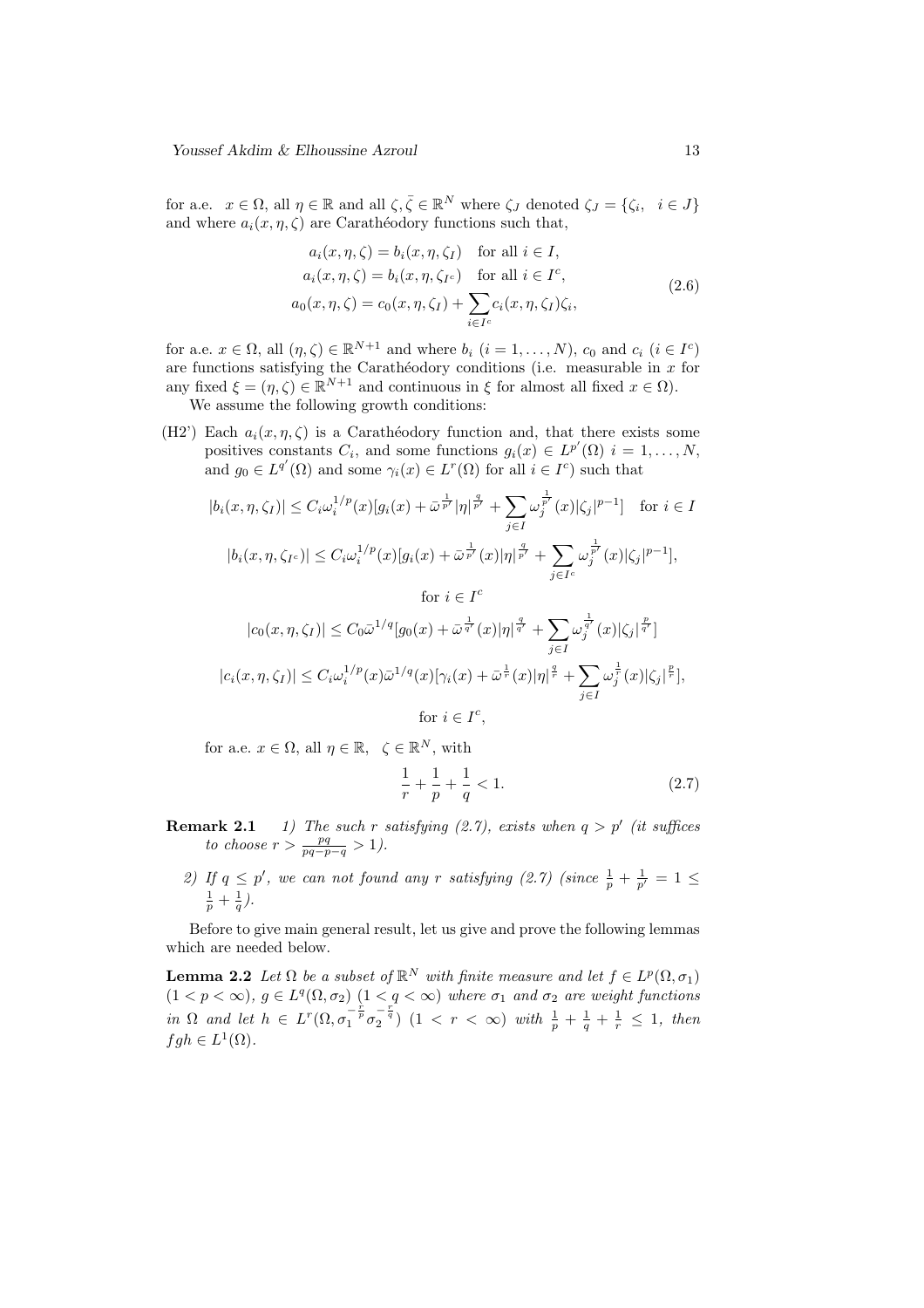Indeed: Let  $\frac{1}{s} = \frac{1}{p} + \frac{1}{q} + \frac{1}{r} \leq 1$ . By Hölder inequality we have,

$$
\int_{\Omega}|fgh|^{s}\leq \Big(\int_{\Omega}f^p\sigma_1\Big)^{s/p}\Big(\int_{\Omega}g^q\sigma_2\Big)^{s/q}\Big(\int_{\Omega}h^r\sigma_1^{-r/p}\sigma_2^{-r/q}\Big)^{s/r}<\infty,
$$

then  $fgh \in L^{s}(\Omega)$  which implies that  $fgh \in L^{1}(\Omega)$ .

**Lemma 2.3** Let  $(g_n)_n$  be a sequence of  $L^p(\Omega, \sigma)$  and let  $g \in L^p(\Omega, \sigma)$   $(1 < p <$  $\infty$ ), where  $\sigma$  is a weight function in  $\Omega$ . If  $g_n \to g$  in measure (in particular a.e. in  $\Omega$ ) and is bounded in  $L^p(\Omega, \sigma)$ , then  $g_n \to g$  in  $L^q(\Omega, \sigma^{q/p})$  for all  $q < p$ .

**Proof.** Let  $\varepsilon > 0$  and set  $A_n = \{x \in \Omega : |g_n(x) - g(x)| \sigma^{1/p}(x) \leq (\frac{\varepsilon}{2 \max(\Omega)})^{1/q} \},$ we have

$$
\int_{\Omega} |g_n - g|^{q} \sigma^{q/p} dx = \int_{A_n} |g_n - g|^{q} \sigma^{q/p} dx + \int_{A_n^c} |g_n - g|^{q} \sigma^{q/p} dx
$$
  

$$
\leq \frac{\varepsilon}{2} + \int_{A_n^c} |g_n - g|^{q} \sigma^{q/p} dx.
$$

By Hölder inequality,

$$
\int_{A_n^c} |g_n - g|^{q} \sigma^{q/p} dx \le \left( \int_{\Omega} |g_n - g|^{p} \sigma dx \right)^{q/p} \left( \text{meas}(A_n^c) \right)^{1 - \frac{q}{p}}
$$
  

$$
\le M \left( \text{meas}(A_n^c) \right)^{1 - \frac{q}{p}},
$$

where M is a constant does not depend on n. On the other hand since  $g_n \to g$ in measure we have

$$
\operatorname{meas}(A_n^c) \to 0 \quad \text{as } n \to \infty,
$$

then there exists some  $n_0 \in \mathbb{N}$  such that for all  $n \geq n_0$ ,

$$
\int_{A_n^c} |g_n - g|^{q} \sigma^{q/p} \, dx \le \frac{\varepsilon}{2}.
$$

Remark 2.4 We can also give an other proof of the last lemma, by using the non-weighted case, i.e.,  $g_n \sigma^{1/p}$  is bounded in  $L^p(\Omega)$  and  $g_n(x) \sigma^{1/p}(x) \rightarrow$  $g(x)\sigma^{1/p}(x)$ , in measure, hence  $g_n\sigma^{1/p} \to g\sigma^{1/p}$  in  $L^q(\Omega)$  for all  $q < p$ .

The following lemma is a generalization of [7, Lemma 3.2] in weighted spaces.

**Lemma 2.5** Let  $g \in L^q(\Omega, \sigma)$  and let  $g_n \in L^q(\Omega, \sigma)$ , with  $||g_n||_{q, \sigma} \leq c$   $(1 < q <$  $\infty$ ). If  $g_n(x) \to g(x)$  a.e. in  $\Omega$ , then  $g_n \to g$  in  $L^q(\Omega, \sigma)$ , where  $\to$  denotes weak convergence.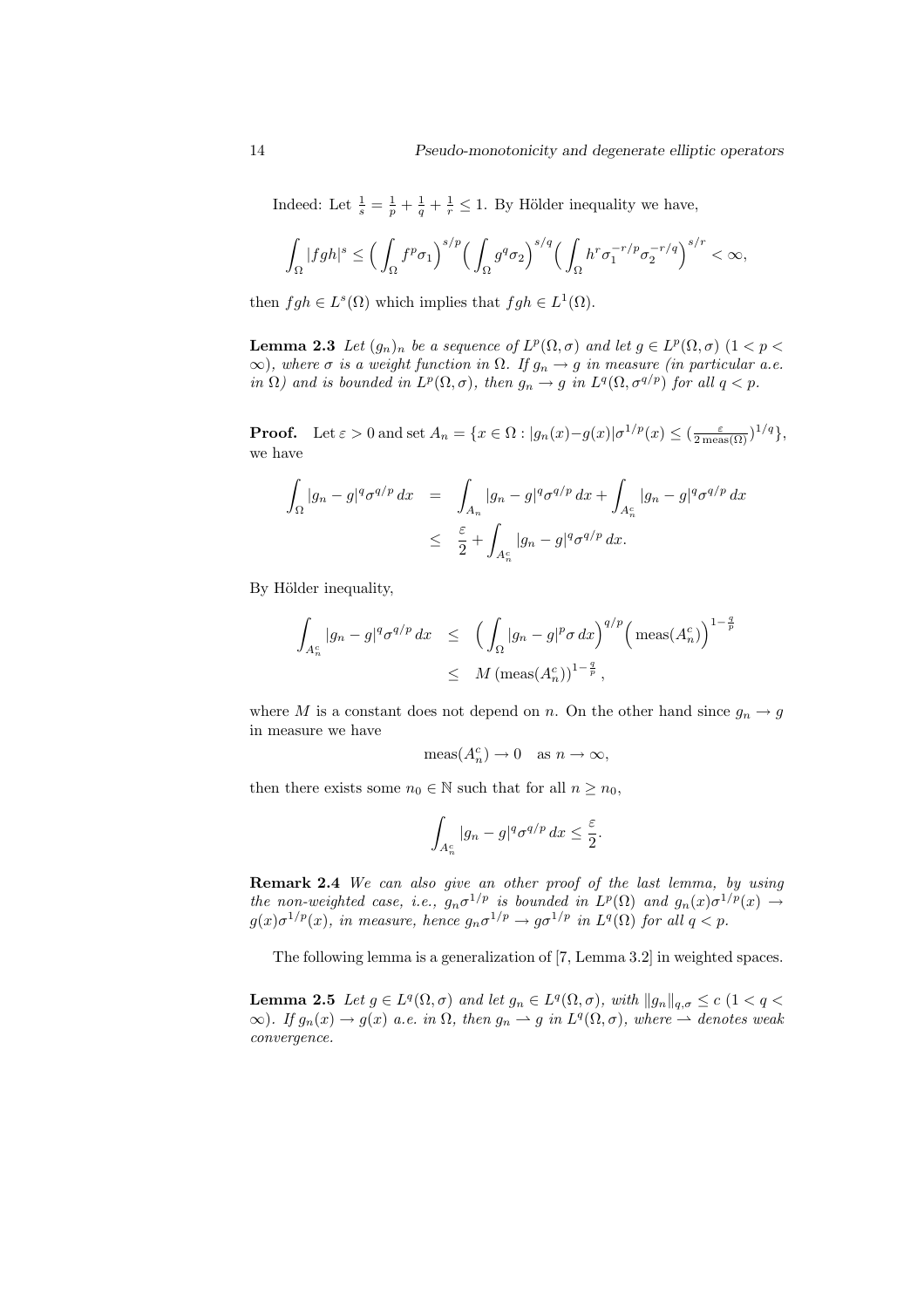**Proof.** Since  $g_n \sigma^{1/q}$  is bounded in  $L^q(\Omega)$  and  $g_n(x) \sigma^{1/q}(x) \to g(x) \sigma^{1/q}(x)$ , a.e. in  $\Omega$ , by the [7, Lemma 3.2], we have

$$
g_n \sigma^{1/q} \rightharpoonup g \sigma^{1/q} \quad \text{in } L^q(\Omega).
$$

Moreover for all  $\varphi \in L^{q'}(\Omega, \sigma^{1-q'}),$  we have  $\varphi \sigma^{-1/q} \in L^{q'}(\Omega)$ , then

$$
\int_{\Omega} g_n \varphi \, dx \to \int_{\Omega} g \varphi \, dx, \text{ i.e. } g_n \to g \text{ in } L^q(\Omega, \sigma).
$$

**Lemma 2.6** Let  $g_n \in L^p(\Omega, \sigma_1)$  and let  $g \in L^p(\Omega, \sigma_1)$   $(1 < p < \infty)$ . If  $g_n \to g$ in  $L^p(\Omega, \sigma_1)$ , then

$$
g_n v \rightharpoonup gv
$$
 in  $L^s(\Omega, \sigma_1^{s/p} \sigma_2^{s/q})$  for any  $v \in L^q(\Omega, \sigma_2)$ ,

with  $q > 1$  and  $\frac{1}{s} = \frac{1}{p} + \frac{1}{q}$ .

**Proof.** Let  $\varphi \in L^{s'}(\Omega, \sigma_1^{\frac{s}{p}(1-s')}\sigma_2^{\frac{s}{q}(1-s')})$  $\frac{1}{q}$ <sup> $\frac{1}{q}$ </sup> $(1-s)$ . For any  $v \in L^q(\Omega, \sigma_2)$  we have,  $v\varphi \in L^q(\Omega, \sigma_2)$  $L^{p'}(\Omega, \sigma_1^{1-p'})$  $\frac{1-p'}{1}$ . Indeed, since  $\frac{1}{p'} = \frac{1}{s'} + \frac{1}{q}$ , we have by Hölder's inequality,

$$
\int_{\Omega} |v\varphi|^{p'} \sigma_1^{1-p'}(x) dx \n= \int_{\Omega} |v\sigma_2^{1/q}(x)|^{p'} |\varphi|^{p'} \sigma_1^{1-p'}(x) \sigma_2^{-p'/q}(x) dx \n\leq \left( \int_{\Omega} |v|^q \sigma_2(x) dx \right)^{p'/q} \left( \int_{\Omega} |\varphi|^{s'} \sigma_1^{\frac{s'}{p'}(1-p')}(x) \sigma_2^{-s'/q}(x) dx \right)^{p'/s'} \n= \left( \int_{\Omega} |v|^q \sigma_2 dx \right)^{p'/q} \left( \int_{\Omega} |\varphi|^{s'} \sigma_1^{\frac{s}{p}(1-s')}(x) \sigma_2^{\frac{s}{q}(1-s')}(x) dx \right)^{p'/s'} < \infty.
$$

Finally, since  $g_n \rightharpoonup g$  in  $L^p(\Omega, \sigma_1)$ , then

$$
\int_{\Omega} g_n v \varphi \, dx \to \int_{\Omega} g v \varphi \, dx \text{ i.e. } g_n v \to g v \text{ in } L^s(\Omega, \sigma_1^{s/p} \sigma_2^{s/q}) \,\forall v \in L^q(\Omega, \sigma_2).
$$

**Lemma 2.7** Let  $\Omega$  be a subset of  $\mathbb{R}^N$  with finite measure and let  $1 \leq p \leq q$ then, we have the continuous imbedding  $L^q(\Omega, \sigma) \hookrightarrow L^p(\Omega, \sigma^{p/q})$  where  $\sigma$  is a weight function in  $\Omega$ .

The proof of this lemma can be deduced easily from Hölder's inequality.

#### 3 Main general result

Under the previous assumptions, the differential operator  $(1.1)$  (with coefficients satisfying (2.6), generates a mapping T from  $X = W_0^{1,p}(\Omega,\omega)$  to its dual  $X^*$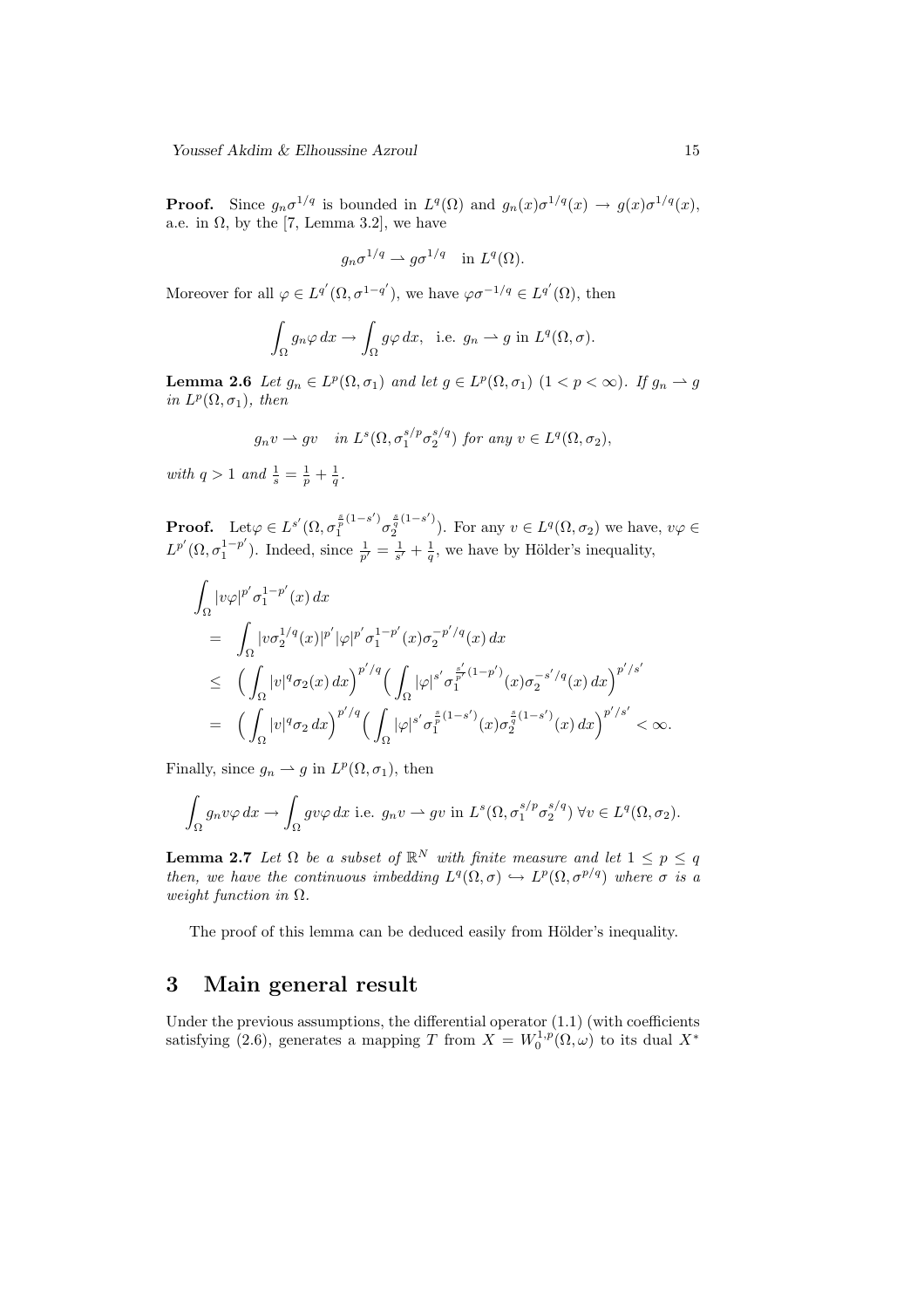through the formula,

$$
\langle Tu, v \rangle = \int_{\Omega} \sum_{i \in I} b_i(x, u, \zeta_I(\nabla u)) \frac{\partial v}{\partial x_i} dx + \int_{\Omega} \sum_{i \in I^c} b_i(x, u, \zeta_{I^c}(\nabla u)) \frac{\partial v}{\partial x_i} dx + \int_{\Omega} c_0(x, u, \zeta_I(\nabla u)) v dx + \int_{\Omega} \sum_{i \in I^c} c_i(x, u, \zeta_I(\nabla u)) \frac{\partial u}{\partial x_i} v dx,
$$
(3.1)

for all  $u, v \in X$  and where  $\langle, \rangle$  denotes the duality pairing between  $X^*$  and X. When we have adopted the notation  $\zeta_J(\nabla u) = \{\frac{\partial u}{\partial x_i}, i \in J\}.$ 

We recall that the mapping  $T$  is well defined and bounded, this can be easily seen by Lemma 2.2 and Hölder's inequality.

**Definition** A bounded mapping T from X to  $X^*$  is called pseudo-monotone if for any sequence  $u_n \in X$  with  $u_n \rightharpoonup u$  in X and lim  $\sup_{n \to \infty} \langle T u_n, u_n - u \rangle \leq 0$ , one has

$$
\liminf_{n \to \infty} \langle Tu_n, u_n - v \rangle \ge \langle Tu, u - v \rangle \quad \text{for all } v \in X.
$$

**Theorem 3.1** Assume that  $(H1)$ ,  $(H2')$ ,  $(2.4)$  and  $(2.5)$  hold. Then the corresponding mapping T defined by (3.1) is pseudo-monotone in  $X = W_0^{1,p}(\Omega, \omega)$ .

**Remark 3.2** 1) When  $I = \emptyset$ , the previous theorem applies in particular to operators like  $(1.1)$  with  $A_0$  affine with respect to the gradient variable, this gives from (1.5) a sufficient condition (theorem 1.1 in the introduction).

2) When  $I = \emptyset$  and  $A_0 \equiv 0$ , we immediately obtain [2, Proposition 1].

3) When  $I^c = \emptyset$ , we obtain [1, Theorem 7.4] and when  $A_0 \equiv 0, I = \emptyset$ , we give in [1, Theorem 7.2].

4) Theorem 3.1 generalizes [5, Theorem 3.1] in the weighted case.

Applying the previous theorem, we obtain the following existence results, which generalizes the corresponding (cf. [1, 2]).

**Corollary 3.3** Let  $\Omega$  be a bounded open subset of  $\mathbb{R}^N$  and assume the hypotheses in Theorem 3.1. Also assume the degenerate ellipticity condition

$$
\sum_{i=0}^{N} a_i(x,\xi)\xi_i \ge C_0 \sum_{i=1}^{N} \omega_i(x) |\xi_i|^p
$$

for a.e.  $x \in \Omega$ , some  $C_0 > 0$  and all  $\xi \in \mathbb{R}^{N+1}$ . Then for any  $f \in X^*$  the Dirichlet associated problem

$$
\int_{\Omega} \sum_{i \in I} b_i(x, u, \zeta_I(\nabla u)) \frac{\partial v}{\partial x_i} dx + \int_{\Omega} \sum_{i \in I^c} b_i(x, u, \zeta_{I^c}(\nabla u)) \frac{\partial v}{\partial x_i} dx + \int_{\Omega} c_0(x, u, \zeta_I(\nabla u)) v dx + \int_{\Omega} \sum_{i \in I^c} c_i(x, u, \zeta_I(\nabla u)) \frac{\partial u}{\partial x_i} v dx = \int_{\Omega} fv dx
$$

for all  $v \in X$  has at least one solution  $u \in X$ .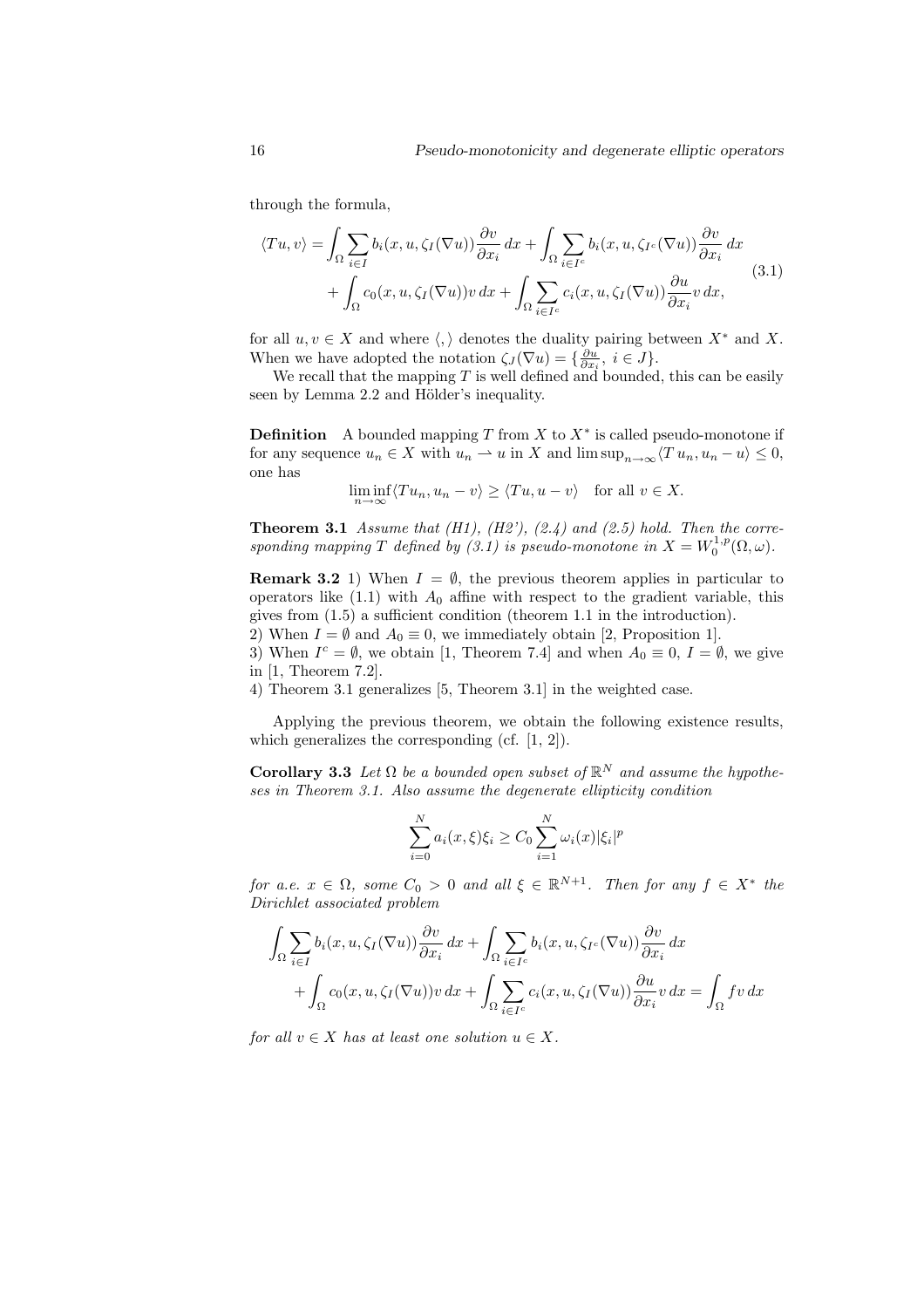**Proof of Theorem 3.1.** Let  $(u_n)_n$  be a sequence in X such that:

$$
u_n \rightharpoonup u \text{ in } X \tag{3.2}
$$

and

$$
\limsup_{n \to \infty} \langle Tu_n, u_n - u \rangle \le 0,
$$
\n(3.3)

i.e.

$$
\limsup_{n \to \infty} \left\{ \int_{\Omega} \sum_{i \in I} b_i(x, u_n, \zeta_I(\nabla u_n)) (\frac{\partial u_n}{\partial x_i} - \frac{\partial u}{\partial x_i}) dx + \int_{\Omega} \sum_{i \in I^c} b_i(x, u_n, \zeta_{I^c}(\nabla u_n)) (\frac{\partial u_n}{\partial x_i} - \frac{\partial u}{\partial x_i}) dx + \int_{\Omega} c_0(x, u_n, \zeta_I(\nabla u_n)) (u_n - u) dx + \int_{\Omega} \sum_{i \in I^c} c_i(x, u_n, \zeta_I(\nabla u_n)) \frac{\partial u_n}{\partial x_i} (u_n - u) dx \right\} \le 0.
$$

a) We shall prove that

$$
\langle Tu_n, v \rangle \to \langle Tu, v \rangle \quad \text{as } n \to \infty \text{ for all } v \in X. \tag{3.4}
$$

First step. We show that

$$
\lim_{n \to \infty} \int_{\Omega} \sum_{i \in I} (b_i(x, u_n, \zeta_I(\nabla u_n)) - b_i(x, u_n, \zeta_I(\nabla u))) (\frac{\partial u_n}{\partial x_i} - \frac{\partial u}{\partial x_i}) dx = 0 \quad (3.5)
$$

and

$$
\lim_{n \to \infty} \int_{\Omega} \sum_{i \in I^c} (b_i(x, u_n, \zeta_{I^c}(\nabla u_n)) - b_i(x, u_n, \zeta_{I^c}(\nabla u))) (\frac{\partial u_n}{\partial x_i} - \frac{\partial u}{\partial x_i}) dx = 0.
$$
 (3.6)

Indeed: First, we can choose  $q_1$  such that  $1 < q_1 < r$ , and  $\frac{1}{q_1} + \frac{1}{p} + \frac{1}{q} < 1$  (due to  $\frac{1}{r} + \frac{1}{p} + \frac{1}{q} < 1$ . It follows from the compact imbedding (1.7) that, for a subsequence,

$$
u_n \to u \text{ in } L^q(\Omega, \bar{\omega})
$$
  

$$
u_n(x) \to u(x) \text{ a.e. in } \Omega.
$$
 (3.7)

By (H2'), the sequences  $\{c_0(x, u_n, \zeta_I(\nabla u_n))\}$  (resp.  $\{c_i(x, u_n, \zeta_I(\nabla u_n))\frac{\partial u_n}{\partial x_i}$  ( $i \in$  $I^c$ } mith  $\frac{1}{\tilde{s}} = \frac{1}{p} + \frac{1}{r}$ . The bounded in  $L^{q'}(\Omega, \bar{\omega}^{1-q'})$  (resp.  $L^{\tilde{s}}(\Omega, \bar{\omega}^{\frac{-\tilde{s}}{q}})$  with  $\frac{1}{\tilde{s}} = \frac{1}{p} + \frac{1}{r}$ ). Indeed,

$$
\int_{\Omega} |\bar{\omega}^{-1/q} c_i(x, u_n, \zeta_I(\nabla u_n)) \frac{\partial u_n}{\partial x_i}|^{\tilde{s}} \le \left( \int_{\Omega} \omega_i^{-r/p} \bar{\omega}^{-r/q} |c_i(x, u_n, \zeta_I(\nabla u_n))|^r \right)^{\tilde{s}/r} \left( \int_{\Omega} |\frac{\partial u_n}{\partial x_i}|^p \omega_i \right)^{\tilde{s}/p} < c.
$$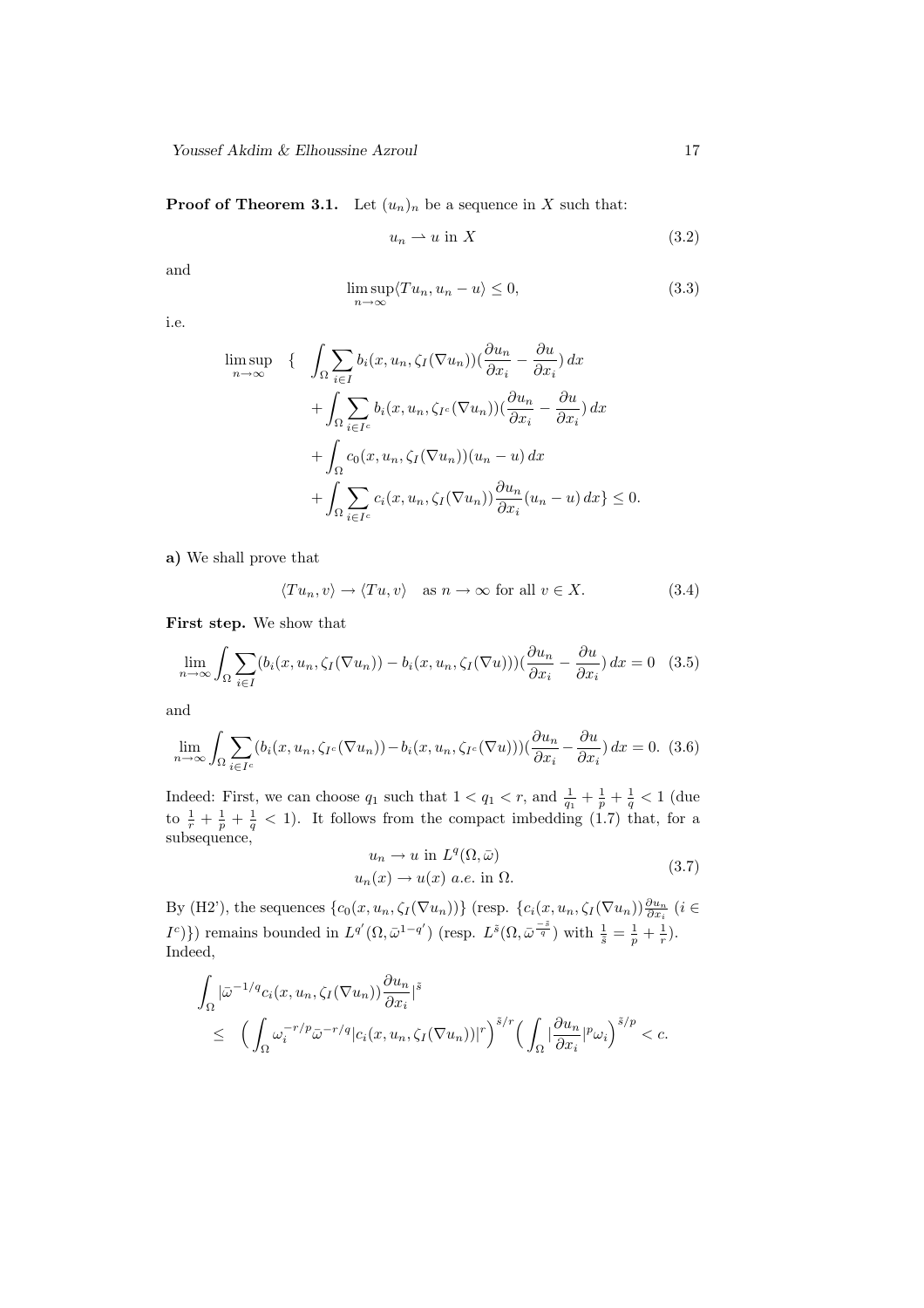Thanks to Lemma 2.7 and since  $q' \leq \tilde{s}$ , we have

$$
L^{\tilde{s}}(\Omega, \bar{\omega}^{-\tilde{s}/q}) \hookrightarrow L^{q'}(\Omega, \bar{\omega}^{-q'/q}),
$$

then  $\{c_i(x, u_n, \zeta_I(\nabla u_n))\frac{\partial u_n}{\partial x_i} \ (i \in I^c)\}\)$  is bounded in  $L^{q'}(\Omega, \bar{\omega}^{1-q'})$ ). Hence, using (3.7) we conclude that

$$
\lim_{n \to \infty} \int_{\Omega} c_0(x, u_n, \zeta_I(\nabla u_n))(u_n - u) dx = 0
$$
\n(3.8)

and

$$
\lim_{n \to \infty} \int_{\Omega} \sum_{i \in I^c} c_i(x, u_n, \zeta_I(\nabla u_n)) \frac{\partial u_n}{\partial x_i}(u_n - u) dx = 0.
$$
 (3.9)

On the other hand, in virtue of (3.7) and continuity of the Nemytskii operators (see  $[3]$ ), we have

$$
b_i(x, u_n, \zeta_I(\nabla u)) \to b_i(x, u, \zeta_I(\nabla u)) \quad \text{in } L^{p'}(\Omega, \omega_i^*), \ i \in I
$$
  

$$
b_i(x, u_n, \zeta_{I^c}(\nabla u)) \to b_i(x, u, \zeta_{I^c}(\nabla u)) \quad \text{in } L^{p'}(\Omega, \omega_i^*), \ i \in I^c,
$$

which implies

$$
\lim_{n \to \infty} \int_{\Omega} \sum_{i \in I} b_i(x, u_n, \zeta_I(\nabla u)) (\frac{\partial u_n}{\partial x_i} - \frac{\partial u}{\partial x_i}) dx = 0 \tag{3.10}
$$

and

$$
\lim_{n \to \infty} \int_{\Omega} \sum_{i \in I^c} b_i(x, u_n, \zeta_{I^c}(\nabla u)) (\frac{\partial u_n}{\partial x_i} - \frac{\partial u}{\partial x_i}) dx = 0.
$$
 (3.11)

Combining (2.4), (2.5), (3.3), (3.8), (3.9), (3.10) and (3.11) we conclude the assertions  $(3.5)$  and  $(3.6)$ .

Second step. For to prove of the relation  $(3.4)$  it suffices to show the following assertions:

(i) For every 
$$
v \in X
$$
,

$$
\lim_{n \to \infty} \int_{\Omega} c_0(x, u_n, \zeta_I(\nabla u_n)) v \, dx = \int_{\Omega} c_0(x, u, \zeta_I(\nabla u)) v \, dx. \tag{3.12}
$$

(ii) For every  $v \in X$ ,

$$
\lim_{n \to \infty} \int_{\Omega} \sum_{i \in I} b_i(x, u_n, \zeta_I(\nabla u_n)) \frac{\partial v}{\partial x_i} dx = \int_{\Omega} \sum_{i \in I} b_i(x, u, \zeta_I(\nabla u)) \frac{\partial v}{\partial x_i} dx. \tag{3.13}
$$

(iii) For every  $v \in X$ ,

$$
\lim_{n \to \infty} \int_{\Omega} \sum_{i \in I^c} c_i(x, u_n, \zeta_I(\nabla u_n)) \frac{\partial u_n}{\partial x_i} v \, dx = \int_{\Omega} \sum_{i \in I^c} c_i(x, u, \zeta_I(\nabla u)) \frac{\partial u}{\partial x_i} v \, dx. \tag{3.14}
$$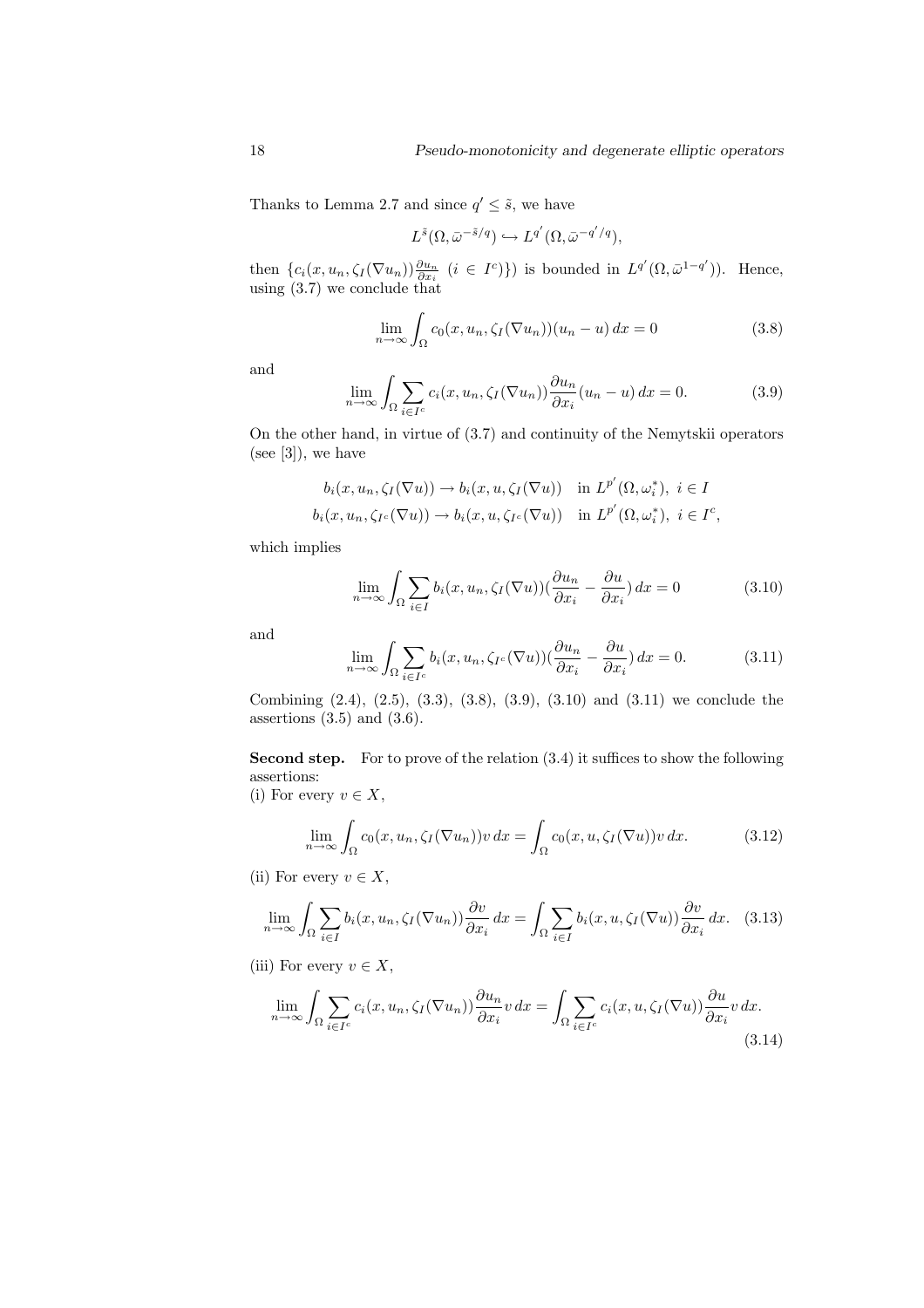Youssef Akdim & Elhoussine Azroul 19

(iv) For every  $v \in X$ ,

$$
\lim_{n \to \infty} \int_{\Omega} \sum_{i \in I^c} b_i(x, u_n, \zeta_{I^c}(\nabla u_n)) \frac{\partial v}{\partial x_i} dx = \int_{\Omega} \sum_{i \in I^c} b_i(x, u, \zeta_{I^c}(\nabla u)) \frac{\partial v}{\partial x_i} dx.
$$
\n(3.15)

**Proof of (i)and (ii).** Invoking Landes [6, Lemma 6], we obtain from (3.5) and the strict monotonicity (2.4) that,

$$
\frac{\partial u_n}{\partial x_i} \to \frac{\partial u}{\partial x_i} \quad \text{a.e. in } \Omega \text{ for each } i \in I,
$$
\n(3.16)

which gives

$$
c_0(x, u_n, \zeta_I(\nabla u_n)) \to c_0(x, u, \zeta_I(\nabla u)) \quad \text{a.e. in } \Omega,
$$
  

$$
b_i(x, u_n, \zeta_I(\nabla u_n)) \to b_i(x, u, \zeta_I(\nabla u)) \quad \text{a.e. in } \Omega \ \forall i \in I.
$$

The growth conditions (H2') imply that, the sequences  $\{c_0(x, u_n, \zeta_I(\nabla u_n))\}$ (resp.  $\{b_i(x, u_n, \zeta_I(\nabla u_n)) \mid i \in I\}$ ) remains bounded in  $L^{q'}(\Omega, \bar{\omega}^{1-q'})$  (resp.  $L^{p'}(\Omega,\omega_i^*))$ . Hence by Lemma 2.5 we conclude (i) and (ii). **Proof of (iii).** Similarly, by  $(3.7)$  and  $(3.16)$  we can write,

$$
c_i(x, u_n, \zeta_I(\nabla u_n)) \to c_i(x, u, \zeta_I(\nabla u))
$$
 a.e. in  $\Omega$  for all  $i \in I^c$ .

And by the growth conditions (H2') also  $\{c_i(x, u_n, \zeta_I(\nabla u_n)), i \in I^c\}$  is bounded in  $L^r(\Omega, \omega_i^{-\frac{r}{p}}\bar{\omega}^{-\frac{r}{q}})$ , then in virtue of Lemma 2.3, we have

$$
c_i(x, u_n, \zeta_I(\nabla u_n)) \to c_i(x, u, \zeta_I(\nabla u)) \quad \text{in } L^{q_1}(\Omega, \omega_i^{\frac{-q_1}{p}} \bar{\omega}^{\frac{-q_1}{q}}) \quad \forall i \in I^c.
$$

Let  $s > 1$  such that  $\frac{1}{s} = \frac{1}{p} + \frac{1}{q}$ . Since  $\frac{1}{s'} + \frac{1}{s} = 1 > \frac{1}{s} + \frac{1}{q_1}$  i.e.  $s' < q_1$ , we have (as in the proof of Lemma 2.7),

$$
\int_{\Omega} |v|^{s'} \omega_i^{-s'/p} \bar{\omega}^{-s'/q} dx \le \left(\int_{\Omega} |v|^{q_1} \omega_i^{-q_1/p} \bar{\omega}^{\frac{-q_1}{q}} dx\right)^{s'/q_1} (\text{meas}(\Omega))^{1-\frac{s'}{q_1}}
$$

for all  $v \in L^{q_1}(\Omega, \omega_i^{-q_1/p} \bar{\omega}^{-q_1/q})$ . Then

$$
L^{q_1}(\Omega, \omega_i^{\frac{-q_1}{p}} \bar{\omega}^{\frac{-q_1}{q}}) \hookrightarrow L^{s'}(\Omega, \omega_i^{\frac{-s'}{p}} \bar{\omega}^{\frac{-s'}{q}}),
$$

which implies

$$
c_i(x, u_n, \zeta_I(\nabla u_n)) \to c_i(x, u, \zeta_I(\nabla u)) \quad \text{in } L^{s'}(\Omega, \omega_i^{-s'/p} \bar{\omega}^{-s'/q}) \ \ \forall i \in I^c.
$$

On the other hand, from Lemma 2.6 we obtain,

$$
\frac{\partial u_n}{\partial x_i} v \rightharpoonup \frac{\partial u}{\partial x_i} v \quad \text{in } L^s(\Omega, \omega_i^{s/p} \bar{\omega}^{s/q}),
$$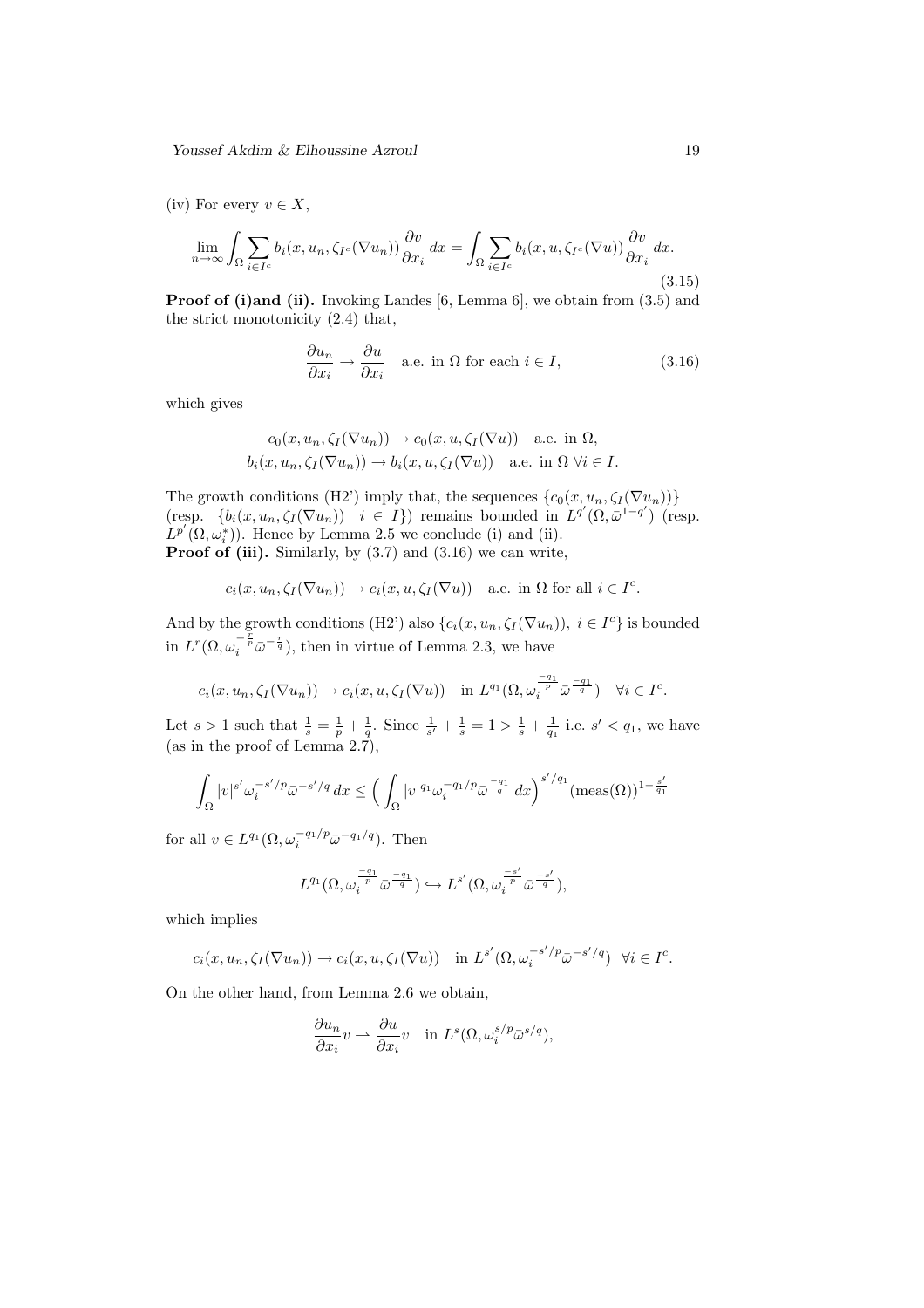for any  $v \in L^q(\Omega, \bar{\omega})$  and so for any  $v \in X$ ,

$$
\lim_{n \to \infty} \int_{\Omega} \sum_{i \in I^c} c_i(x, u_n, \zeta_I(\nabla u_n)) \frac{\partial u_n}{\partial x_i} v \, dx = \int_{\Omega} \sum_{i \in I^c} c_i(x, u, \zeta_I(\nabla u)) \frac{\partial u}{\partial x_i} v \, dx
$$

for any  $v \in X$ .

Proof of (iv). As before, the growth conditions (H2') implies that, the sequence  $\{b_i(x, u_n, \zeta_{I^c}(\nabla u_n)) \mid i \in I^c\}$  is bounded in  $L^{p'}(\Omega, \omega_i^*)$ . Next, we show that,

$$
\int_{\Omega} \sum_{i \in I^c} \{b_i(x, u, \zeta_{I^c}(v)) - h_i\}(v_i - \frac{\partial u}{\partial x_i}) dx \ge 0 \quad \text{for all } v = (v_i) \in \prod_{i=1}^N L^p(\Omega, \omega_i),
$$
\n(3.17)

here  $h_i$  stands for the weak limit of  $\{b_i(x, u_n, \zeta_{I^c}(\nabla u_n)), i \in I^c\}$  in  $L^{p'}(\Omega, \omega_i^{1-p'}),$  $\binom{1-p}{i}$ . Indeed by (3.6) we have

$$
\limsup_{n \to \infty} \int_{\Omega} \sum_{i \in I^c} b_i(x, u_n, \zeta_{I^c}(\nabla u_n)) \frac{\partial u_n}{\partial x_i} dx \le \int_{\Omega} \sum_{i \in I^c} h_i \frac{\partial u}{\partial x_i} dx \tag{3.18}
$$

and from (2.5), we obtain for any  $v = (v_i) \in \prod_{i=1}^{N} L^p(\Omega, \omega_i)$ ,

$$
\int_{\Omega} \sum_{i \in I^c} b_i(x, u_n, \zeta_{I^c}(\nabla u_n)) \frac{\partial u_n}{\partial x_i} dx
$$
\n
$$
\geq \int_{\Omega} \sum_{i \in I^c} b_i(x, u_n, \zeta_{I^c}(\nabla u_n)) v_i dx + \int_{\Omega} \sum_{i \in I^c} b_i(x, u_n, \zeta_{I^c}(v)) (\frac{\partial u_n}{\partial x_i} - v_i) dx.
$$

Letting  $n \to \infty$  we conclude by (3.18) that,

$$
\int_{\Omega} \sum_{i \in I^c} h_i \frac{\partial u}{\partial x_i} dx \ge \int_{\Omega} \sum_{i \in I^c} h_i v_i dx + \int_{\Omega} \sum_{i \in I^c} b_i (x, u, \zeta_{I^c}(v)) (\frac{\partial u}{\partial x_i} - v_i) dx
$$

and hence (3.17) follows. Choosing  $v = \nabla u + t\tilde{w}$  with  $t > 0, \tilde{w} = (\tilde{w}_i) \in$  $\prod_{i=1}^{N} L^p(\Omega, \omega_i)$  and letting  $t \to 0$  we obtain,

$$
h_i = b_i(x, u, \zeta_{I^c}(\nabla u)) \quad \text{a.e. in } \Omega,
$$

which gives,

$$
\lim_{n \to \infty} \int_{\Omega} \sum_{i \in I^c} b_i(x, u_n, \zeta_{I^c}(\nabla u_n)) \frac{\partial v}{\partial x_i} dx = \int_{\Omega} \sum_{i \in I^c} b_i(x, u, \zeta_{I^c}(\nabla u)) \frac{\partial v}{\partial x_i} dx
$$
  
for all  $v \in X$ .

b) We shall prove that

$$
\liminf_{n \to \infty} \langle Tu_n, u_n \rangle \ge \langle Tu, u \rangle \tag{3.19}
$$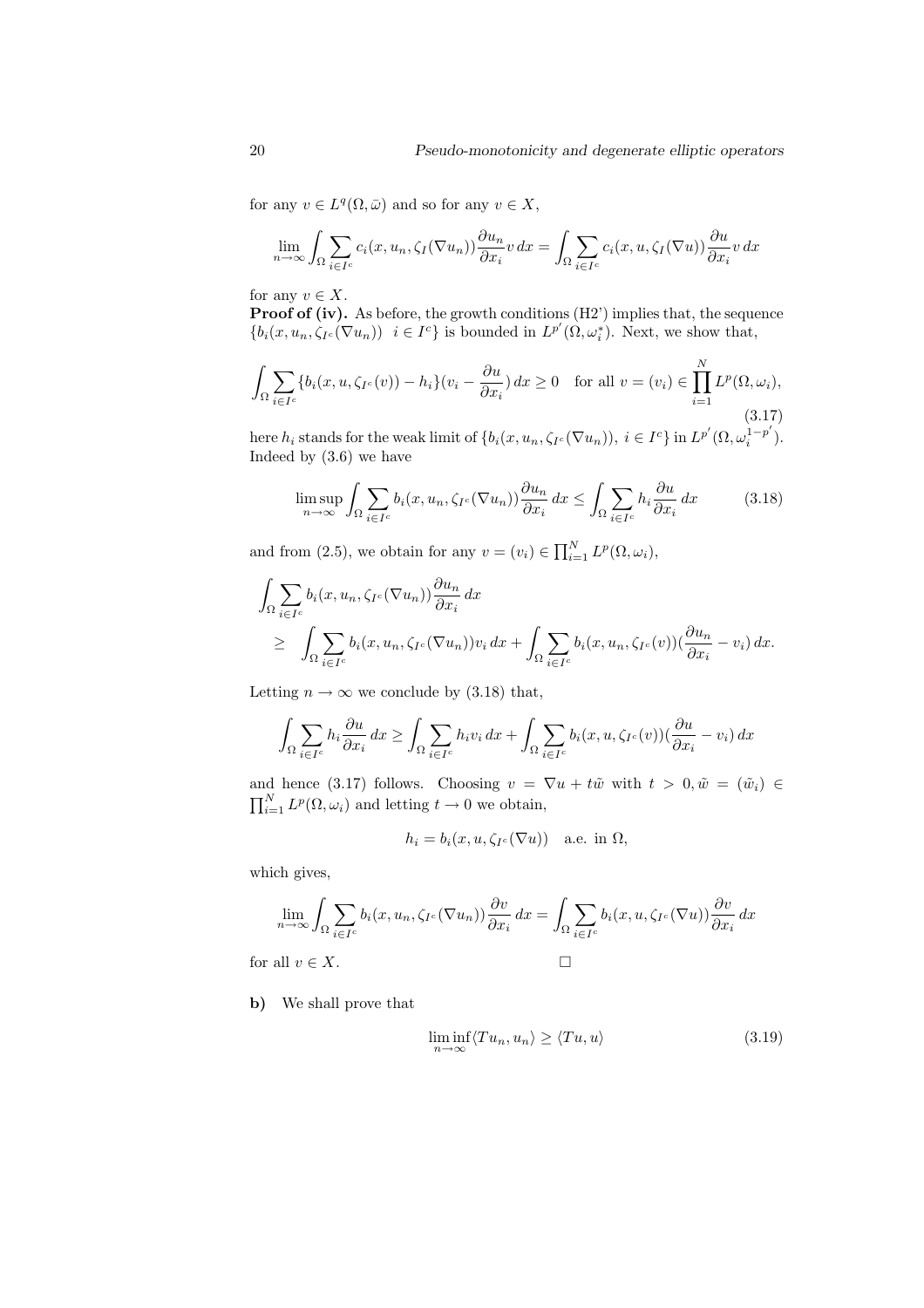by  $(2.4)$  and  $(2.5)$  we have

$$
\int_{\Omega} \sum_{i \in I} b_i(x, u_n, \zeta_I(\nabla u_n)) \frac{\partial u_n}{\partial x_i} dx + \int_{\Omega} \sum_{i \in I^c} b_i(x, u_n, \zeta_{I^c}(\nabla u_n)) \frac{\partial u_n}{\partial x_i} dx \n\geq \int_{\Omega} \sum_{i \in I} b_i(x, u_n, \zeta_I(\nabla u_n)) \frac{\partial u}{\partial x_i} dx + \int_{\Omega} \sum_{i \in I} b_i(x, u_n, \zeta_I(\nabla u)) (\frac{\partial u_n}{\partial x_i} - \frac{\partial u}{\partial x_i}) dx \n+ \int_{\Omega} \sum_{i \in I^c} b_i(x, u_n, \zeta_{I^c}(\nabla u_n)) \frac{\partial u}{\partial x_i} dx + \int_{\Omega} \sum_{i \in I^c} b_i(x, u_n, \zeta_{I^c}(\nabla u)) (\frac{\partial u_n}{\partial x_i} - \frac{\partial u}{\partial x_i}) dx,
$$

then letting  $n \to \infty$ , and using (3.8) and (3.9), we conclude (3.19).

Example Many ideas in this example have adapted from the corresponding examples 1-2 in [2]. We shall suppose that the weight functions satisfy:  $\omega_{i_0}(x) \equiv$ 0 for some  $i_0 \in I^c$ , and  $\omega_i(x) = \omega(x)$ ,  $x \in \Omega$ , for all  $i \in I \cup I^c$  and  $i \neq i_0$  with  $\omega(x) > 0$  a.e. in  $\Omega$ . Then, we can consider the Hardy inequality in the form

$$
\left(\int_{\Omega} |u(x)|^q \bar{\omega}(x) dx\right)^{1/q} \le c \left(\sum_{i \neq i_0} \int_{\Omega} |\frac{\partial u}{\partial x_i}|^p \omega\right)^{1/p} \tag{3.20}
$$

for every  $u \in X$  with a constant  $c > 0$  independent of u and for some  $q \geq p'$ . Let us consider the Carathéodory functions:

$$
b_i(x, \eta, \zeta_I) = \omega |\zeta_i|^{p-1} \operatorname{sgn} \zeta_i + \omega_0 A_0(\eta) \quad \text{for } i \in I
$$
  
\n
$$
b_i(x, \eta, \zeta_{I^c}) = \omega |\zeta_i|^{p-1} \operatorname{sgn} \zeta_i + \omega_0 A_0(\eta) \quad \text{for } i \in I^c \text{ and } i \neq i_0
$$
  
\n
$$
b_{i_0}(x, \eta, \zeta_{I^c}) = \omega_0 A_0(\eta)
$$
  
\n
$$
c_0(x, \eta, \zeta_I) = \sum_{j \in I} \omega^{1/q'} \bar{\omega}^{1/q} |\zeta_j|_q^{\frac{p}{q'}} + \omega_0 B_0(\eta)
$$
  
\n
$$
c_i(x, \eta, \zeta_I) = \sum_{j \in I} \omega^{1/p+1/r} \bar{\omega}^{1/q} |\zeta_j|^{p/r} + \omega_0 B_1(\eta) \quad \text{for } i \in I^c,
$$
  
\n(3.21)

with  $1/p + 1/r + 1/q < 1$ . The above functions define by (3.21) satisfies the growth conditions (H2') if we suppose that

$$
|\omega_0 A_0(\eta)| \le \beta_1 \omega^{1/p} \bar{\omega}^{1/p'} |\eta|^{q/p'}
$$
  
\n
$$
|\omega_0 B_0(\eta)| \le \beta_2 \bar{\omega} |\eta|^{q/q'} \qquad (3.22)
$$
  
\n
$$
|\omega_0 B_1(\eta)| \le \beta_3 \omega^{1/p} \bar{\omega}^{1/q+1/r} |\eta|^{q/r},
$$

with  $\beta_j$  j = 1, 2, 3 are some positive constants. In particular, let us use the special weight functions  $\omega_0, \omega, \bar{\omega}$  expressed in terms of the distance to the boundary  $∂Ω:$  denote  $d(x) = dist(x, ∂Ω)$  and set

$$
\omega(x) = d^{\lambda}(x), \quad \omega_0(x) = d^{\lambda_0}(x), \quad \bar{\omega}(x) = d^{\mu}(x).
$$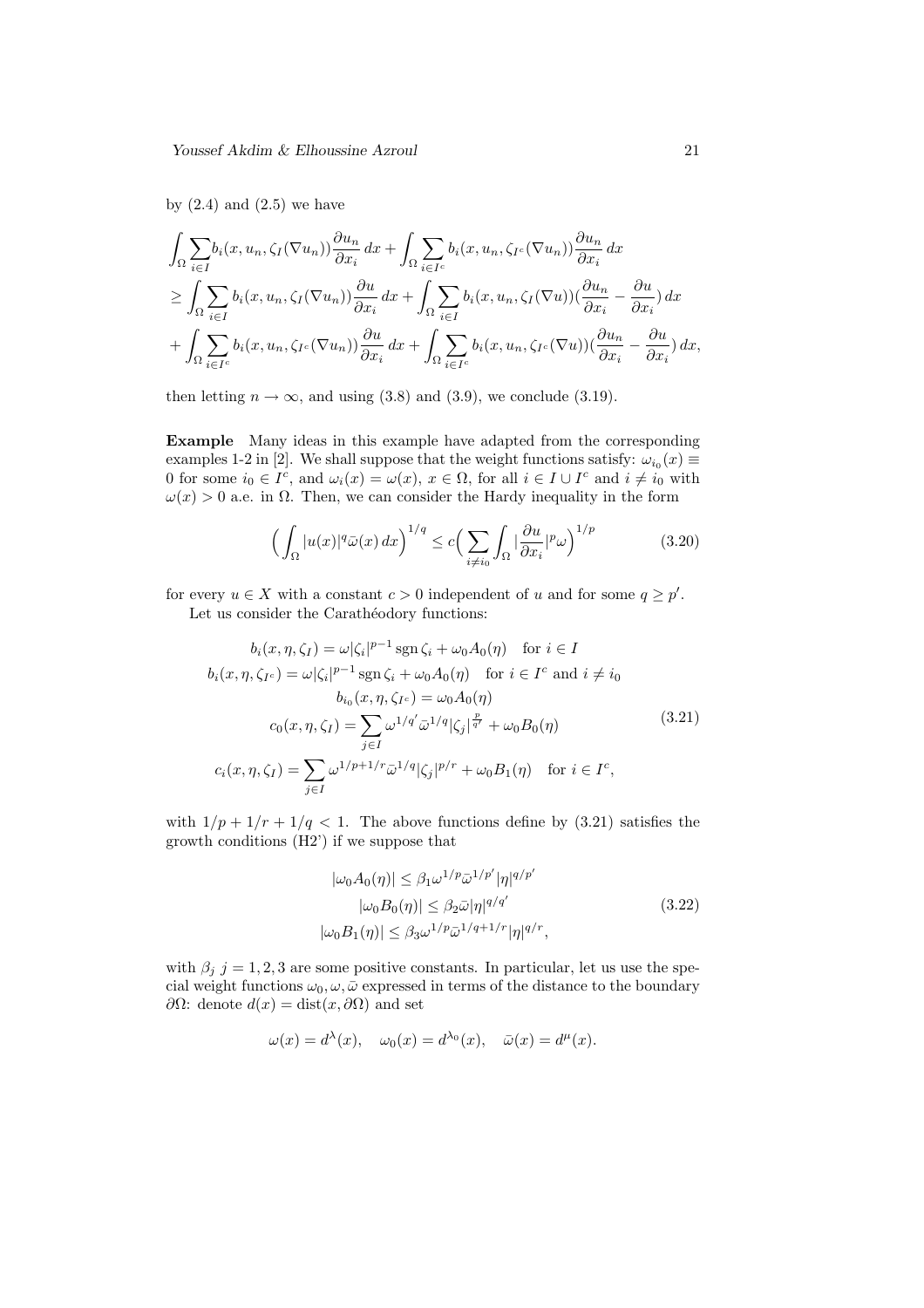In this case the condition (3.22) writes as

$$
|A_0(\eta)| \le \beta_1 d^{\lambda/p + \mu/p' - \lambda_0} |\eta|^{q/p}
$$
  
\n
$$
|B_0(\eta)| \le \beta_2 d^{\mu - \lambda_0} |\eta|^{q/q'} \tag{3.23}
$$
  
\n
$$
|B_1(\eta)| \le \beta_3 d^{\lambda/p + \mu/q + \mu/r - \lambda_0} |\eta|^{q/r},
$$

and the Hardy inequality reads

$$
\left(\int_{\Omega} |u(x)|^q \, d^{\mu}(x) \, dx\right)^{1/q} \le c \left(\sum_{i \neq i_0} \int_{\Omega} \left|\frac{\partial u}{\partial x_i}\right|^p \, d^{\lambda}(x) \, dx\right)^{1/p},\tag{3.24}
$$

and the corresponding imbedding (1.7) is compact for  $1 \le p \le q < \infty$  (resp.  $1 \le q < p < \infty$ ,), if and only if  $\lambda \neq p-1$ ,  $\frac{N}{q} - \frac{N}{p} + 1 \ge 0$ ,  $\frac{\mu}{q} - \frac{\lambda}{p} + \frac{N}{q} - \frac{N}{p} + 1 > 0$ , (resp.  $\lambda \in \mathbb{R}$ ,  $\frac{\mu}{q} - \frac{\lambda}{p} + \frac{1}{q} - \frac{1}{p} > 0$ ) (see [8]). Moreover, the two monotonicity conditions (2.4) and (2.5) are satisfied:

$$
\sum_{i \in I} \left( b_i(x, \eta, \zeta_I) - b_i(x, \eta, \bar{\zeta}_I) \right) \left( \zeta_i - \bar{\zeta}_i \right)
$$
  
=  $\omega(x) \sum_{i \in I} \left( |\zeta_i|^{p-1} \operatorname{sgn} \zeta_i - |\bar{\zeta}_i|^{p-1} \operatorname{sgn} \bar{\zeta}_i \right) \left( \zeta_i - \bar{\zeta}_i \right) > 0$ 

for almost all  $x \in \Omega$  and for all  $\zeta, \overline{\zeta} \in \mathbb{R}^N$  with  $\zeta_I \neq \overline{\zeta}_I$ , since  $\omega > 0$  *a.e.* in  $\Omega$ ; and

$$
\sum_{i \in I^c} \left( b_i(x, \eta, \zeta_{I^c}) - b_i(x, \eta, \bar{\zeta}_{I^c}) \right) \left( \zeta_i - \bar{\zeta}_i \right)
$$
  

$$
= \omega(x) \sum_{\substack{i \in I^c \\ i \neq i_0}} \left( |\zeta_i|^{p-1} sgn \zeta_i - |\bar{\zeta}_i|^{p-1} sgn \bar{\zeta}_i \right) \left( \zeta_i - \bar{\zeta}_i \right) \ge 0
$$

for almost all  $x \in \Omega$  and for all  $\zeta, \overline{\zeta} \in \mathbb{R}^N$ . This last inequality can not be strict, since for  $\zeta_{I^c} \neq \overline{\zeta}_{I^c}$  with  $\zeta_{i_0} \neq \overline{\zeta}_{i_0}$  but  $\zeta_i = \overline{\zeta}_i$  for all  $i \in I^c$  and  $i \neq i_0$ , the corresponding expression is zero. Finally, the hypotheses of theorem 3.1 are verify, then the mapping  $T$  defined as  $(3.1)$  corresponding to  $(3.21)$  is pseudomonotone.

#### 4 Specific case

Let  $\Omega$  be a bounded open subset of  $\mathbb{R}^N$  satisfying the cone condition. In this section we assume in addition that the collection of weight functions  $\omega$  =  $\{\omega_i(x)$   $i = 0, \ldots, N\}$  satisfy  $\omega_0(x) = 1$  and the integrability condition: There exists  $\nu \in ]\frac{N}{p}, \infty[\cap[\frac{1}{p-1}, \infty[$  such that

$$
\omega_i^{-\nu} \in L^1(\Omega) \quad \forall i = 1, \dots, N. \tag{4.1}
$$

Note that  $(4.1)$  is stronger than  $(2.2)$ .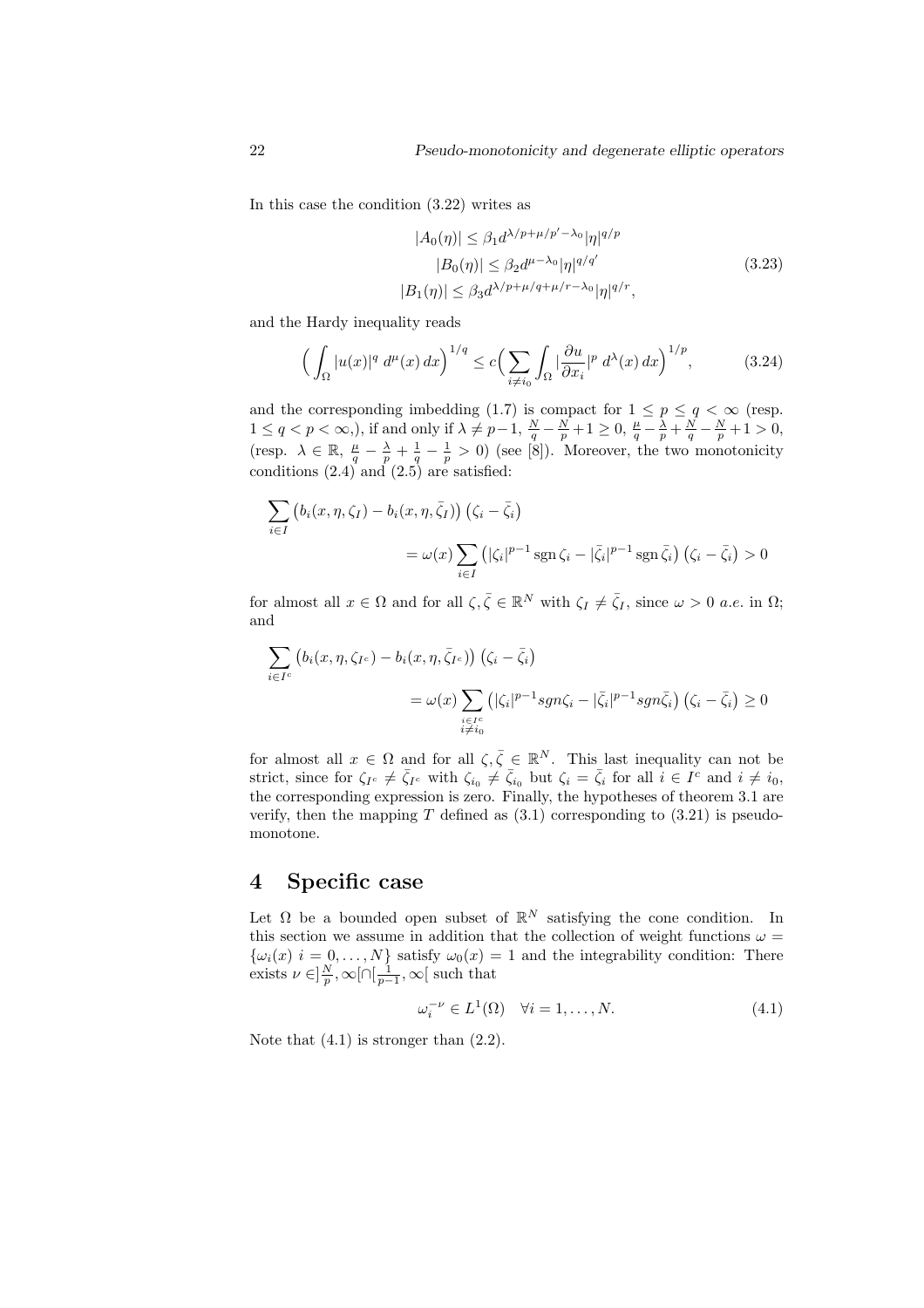**Remark 4.1** ([3]) 1. Assumptions  $(2.1)$  and  $(4.1)$  imply that,

$$
\| |u| \|_X = \Big( \sum_{i=1}^N \int_{\Omega} \big| \frac{\partial u(x)}{\partial x_i} \big|_{\mu} \omega_i(x) \, dx \Big)^{1/p}
$$

is a norm defined on  $W_0^{1,p}(\Omega,\omega)$  and it's equivalent to (2.3), and that

$$
W_0^{1,p}(\Omega,\omega) \hookrightarrow \hookrightarrow L^q(\Omega) \tag{4.2}
$$

for all  $1 \leq q < p_1^*$  if  $p\nu < N(\nu+1)$  and  $q \geq 1$  is arbitrary if  $p\nu \geq N(\nu+1)$ where  $p_1 = \frac{pv}{\nu+1}$  and  $p_1^* = \frac{Np_1}{N-p_1} = \frac{Npv}{N(\nu+1)-pv}$  is the Sobolev conjugate of  $p_1$ .

2. Hypotheses (H1) holds for all q such that  $1 < q < p_1^*$  and  $\bar{\omega} \equiv 1$ .

In the sequel, we replace (4.1) by the hypothesis

- (H̄1) If  $\frac{2N}{N+1} < p < N$  there exists  $\nu \in ]\frac{N}{p}, \infty[\cap] \frac{1}{(p-1)-\frac{p}{p^*}}, \infty[$  such that  $\omega_i^{-\nu} \in$  $L^1(\Omega)$ , for all  $i = 1, ..., N$ . If  $p = N$  there exists  $\nu \in ]1, \infty[$  such that  $\omega_i^{-\nu} \in$  $L^1(\Omega)$  for all  $i=1,\ldots,N$ . If  $p>N$  there exist  $\nu \in ]\frac{N}{p-N},\infty[\cap[\frac{1}{(p-1)},\infty[$ such that  $\omega_i^{-\nu} \in L^1(\Omega)$  for all  $i = 1, \ldots, N$ .
- **Remark 4.2** 1. Hypothesis ( $\tilde{H}$ 1) guarantees the existence of r satisfying  $\frac{1}{r} + \frac{1}{p} + \frac{1}{p_1^*} < 1$ , where  $p_1^*$  is the Sobolev conjugate of  $p_1$  in the case  $\frac{2N}{N+1} < p \le N$  and where  $p_1^* = \infty$  in the case  $p > N$  (since  $p_1 > N$  due to  $\nu > \frac{N}{p-N}$ ).
	- 2. If  $1 < p \leq \frac{2N}{N+1}$  we can't find a real  $r > 1$  such that  $\frac{1}{r} + \frac{1}{p} + \frac{1}{p_1^*} < 1$ , since  $\frac{1}{p} + \frac{1}{p_1^*} > \frac{1}{p} + \frac{1}{p^*} \geq 1.$
	- 3. Note that  $(H1)$  is stronger than  $(4.1)$ , then the compact imbedding  $(4.2)$ is satisfied whenever  $(H1)$  is assumed.

**Theorem 4.3** Let  $\Omega$  be a bounded open subset of  $\mathbb{R}^N$ . And assume that (2.1),  $(H1), (H2), (2.4)$  and  $(2.5)$  are satisfied. Then the operator T defined in  $(3.1)$ is pseudo-monotone in  $X = W_0^{1,p}(\Omega,\omega)$ . Moreover, assume the degenerate ellipticity condition

$$
\sum_{i=0}^{N} a_i(x,\xi)\xi_i \ge c_0 \sum_{i=1}^{N} \omega_i(x) |\xi_i|^p
$$

for a.e.  $x \in \Omega$ , some  $c_0 > 0$  and all  $\xi \in \mathbb{R}^{N+1}$ . Then for any  $f \in X^*$  the Dirichlet associated problem

$$
\langle Tu, v \rangle = \langle f, v \rangle \quad \text{for all } v \in X,
$$

has at least one solution  $u \in X$ .